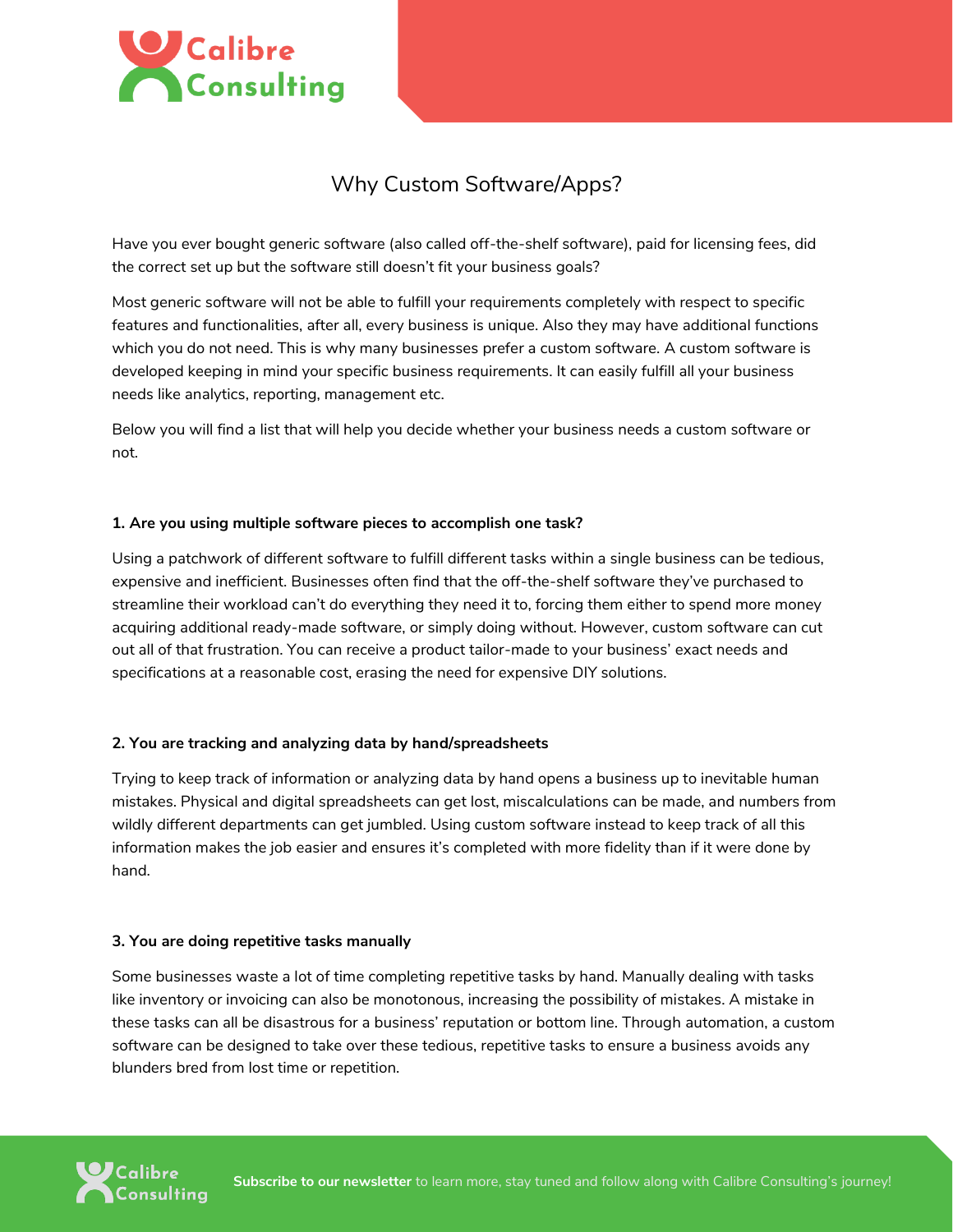

#### **4. Your software is not scalable**

Off-the-shelf software may seem like a wise decision for a smaller business just getting off the ground, but these easy solutions often don't fulfill the requirements of a bigger or developing business. Custommade software that has flexibility to fit a growing business may take a little more time and money in the beginning, but it can help future-proof your enterprise, helping avoid any headaches as the needs of your business expands or shifts.

#### **5. You're always in search and test mode**

Businesses that don't use custom software are often in a constant struggle of finding a number of different ready-made software to try and integrate together. The result is almost always a hodgepodge of products with a bloated selection of features you don't use interspersed with a handful you do. Even more so, it's almost guaranteed that a patchwork selection of different software will not seamlessly interact with each other, often resulting in unfixable errors. Custom software removes all of those headaches; delivering a product with the exact features you need and ensuring they work in harmony.

#### **6. You need to meet compliance standards**

With the world's heavy reliance on technology, businesses control more personal data than ever before. With this comes an increase in government protections regarding data collection businesses must abide by. Off-the-shelf software may not be up to date on new regulations or meet the standards of your particular country. However, custom software can be tailored to your local and national government's compliance standards, ensuring your business meets ethical and legal standards to avoid fines and scandals.

# **7. You have processes that should be simple but are complicated**

Businesses often have tasks that they believe are simple, but require multiple steps to complete. When a supposedly easy task takes more than a few steps, it wastes time and money that could be better spent on more important responsibilities or opportunities. Custom software can truly streamline these "simple" tasks by actually making them simple; one click and employees can move onto more important things.

# **8. You have lots of paper**

Even with the world's heavy reliance on technology, paperwork still seems to be an inescapable element of doing business. These mountains of paper are, however, often inefficient and tedious to deal with. Older documents can easily get thrown out or buried, making them impossible to find when you need them most, and the physical space needed to store paper trails can leave an office oppressively cluttered. Custom software can replace the endless number of printouts a business often has, compiling everything